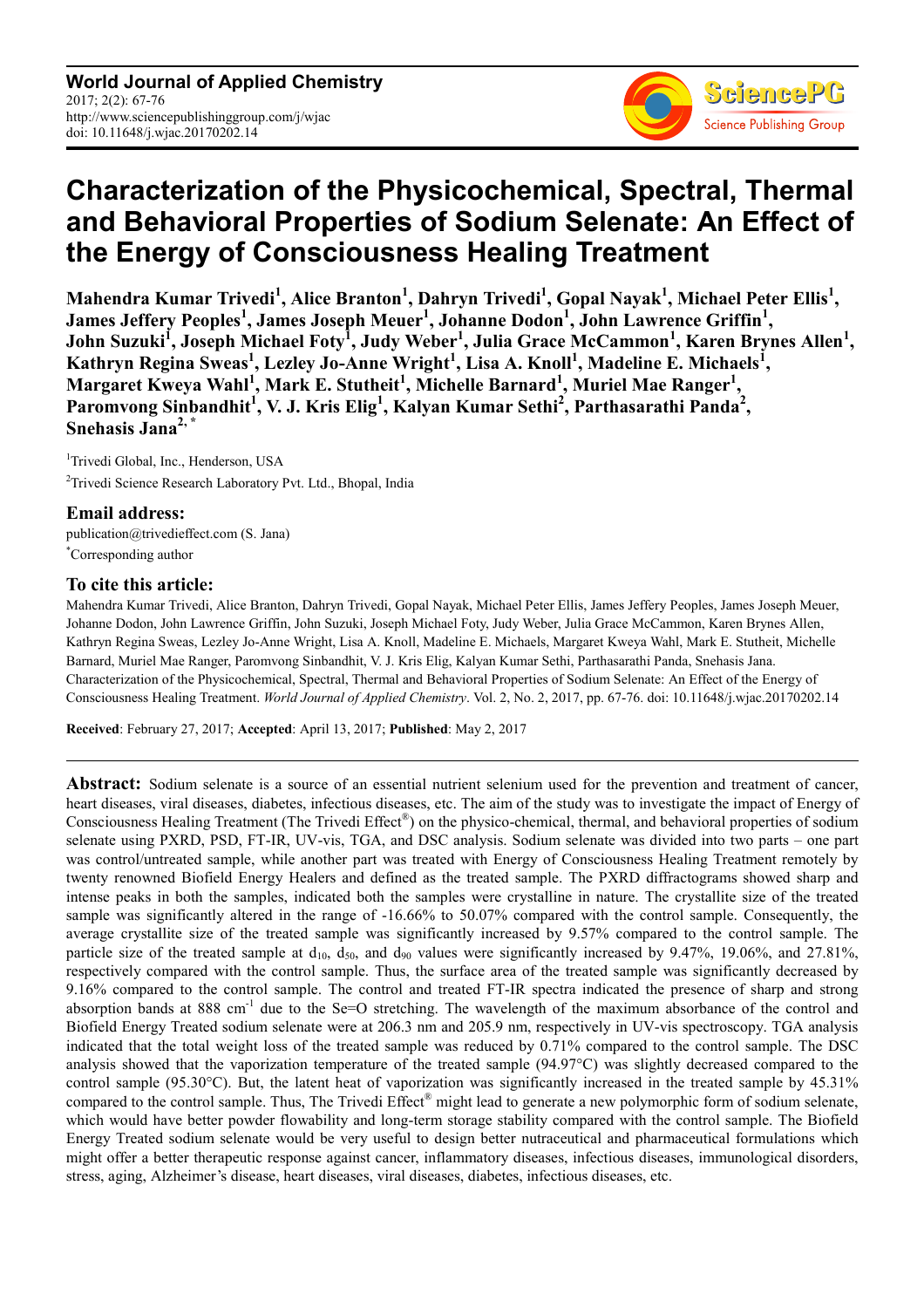**Keywords:** The Trivedi Effect® , Biofield Energy Healers, Consciousness Energy Healing Treatment, Sodium Selenate, PXRD, Particle Size, TGA, DSC

# **1. Introduction**

In the human body, selenium is an essential trace nutrient that plays an important role in the biological functions, *i.e.*  catalytic effect on the metabolite reaction of intermediate and inhibit the toxic effect of heavy metals. Selenium is actively present in the active site of enzymes and in more than 30 proteins. It acts as a potent antioxidant for the cellular defense mechanism against free radicals [1, 2]. Selenium deficiency leads to several disorders, i.e. cancer, infectious diseases, heart diseases, diabetes, viral diseases, degenerative ailments, etc. The therapeutic window of selenium is very small between essentiality and toxicity. A little bit high concentration of selenium may affect the human health such as irritation of the skin, eye, loosing hair and nails; which may cause cancer, giddiness, depression, nervousness, etc. [1-3]. The different chemical forms of selenium have an impact on its solubility and availability in the organisms. Among selenium compounds, selenate is the most oxidized form with less toxicity and higher water solubility [1-5]. It can be useful for the prevention and treatment of Alzheimer's disease, inflammatory diseases, etc. [6-8]. Similarly, sodium selenate also used in the glass industry [9], preparation of some insecticides (aphids, against mites, and mealybugs) and fungicides [10, 11]. Sodium selenate in combination with vitamin E can prevent many nutritional deficiency diseases. Inorganic forms of selenium after absorption in the body undergo reductive metabolism giving  $H_2$ Se, which is responsible for the production of selenoproteins [12]. Therefore, sodium selenate was added as one of the components in a novel test formulation prepared as a source of selenium ion, along with zinc chloride, magnesium gluconate, and *Withania somnifera* root extract. This novel herbomineral formulation can also be used for the prevention and treatment of various human disorders.

Every human being can discharge electromagnetic waves in the form of bio-photons that surrounds the body. This electromagnetic energy is generated due to the continuous movement of the electrically charged particles (i.e. cells, ions, etc.) inside the body, collectively known as "Biofield Energy". The Biofield Energy Healing practitioners have the ability to harness the energy from the "universal energy field" or the environment and that can be transmit into any living or nonliving object(s). The process by which the objects receive the Biofield Energy and respond in a useful way is called as Biofield Energy Healing [13-15]. Biofield (Putative Energy Fields) based Energy Therapies have recognized and accepted as a Complementary and Alternative Medicine (CAM) by the National Center of Complementary and Integrative Health (NCCIH) in addition to other therapies, medicines and practices such as Ayurvedic medicine, traditional Chinese herbs and medicines, essential

oils, aromatherapy, yoga, meditation, Tai Chi, Qi Gong, chiropractic/osteopathic manipulation, massage, homeopathy, progressive relaxation, acupressure, acupuncture, hypnotherapy, Reiki, healing touch, relaxation techniques, movement therapy, pilates, rolfing structural integration, cranial sacral therapy and applied prayer (common in all religions, like Hinduism, Christianity, Buddhism, Judaism, etc.) [16]. The Biofield Energy Healing Treatment (also known as The Trivedi  $Effect^{\circledast}$ ) has the astounding capability for alteration of the characteristic properties of the several living organisms and non-living materials. The impact of The Trivedi Effect® - Biofield Energy Healing Treatment scientifically studied and has been proven in various fields including materials science [17, 18], organic compounds [19- 21], microbiology [22-24], agricultural [25, 26], biotechnology [27-29], genetics [30, 31], nutraceuticals [32, 33], pharmaceuticals [34, 35]. As per the literature bioavailability of inorganic selenium is lower than the organic forms of selenium [12]. The physicochemical properties such as crystalline structure, crystallite size, particle size, surface area, etc. of a drug molecule play an important role in solubility and bioavailability [36]. The particle size, specific surface area, crystalline nature, chemical and thermal behavior of an atom/ion might be altered by The Trivedi Effect® - Biofield Energy Healing Treatment through the possible mediation of neutrinos [37]. Hence, the aim of the present study was to evaluate the effects of the Biofield Energy Healing Treatment on the physicochemical, spectral, and thermal properties of sodium selenate using various analytical techniques include powder X-ray diffraction (PXRD), particle size distribution analysis (PSD), Fourier transform infrared (FT-IR) spectrometry, ultraviolet-visible (UV-vis) spectroscopy, thermogravimetric analysis (TGA), and differential scanning calorimetry (DSC) analysis.

### **2. Materials and Methods**

#### *2.1. Chemicals and Reagents*

Sodium selenate was procured from Alfa Aesar, USA. All other chemicals used in the experiment were of analytical grade available in India.

### *2.2. Consciousness Energy Healing Treatment Strategies*

Sodium selenate was one of the components of the new proprietary herbomineral formulation, and it was used *per se* as a test compound for the present study. The test compound was divided into two parts. One part of the test compound did not receive any Biofield Energy Treatment and was defined as the untreated or control sodium selenate sample. The second part of the test compound was treated with Energy of Consciousness Healing Treatment (The Trivedi Effect®) by a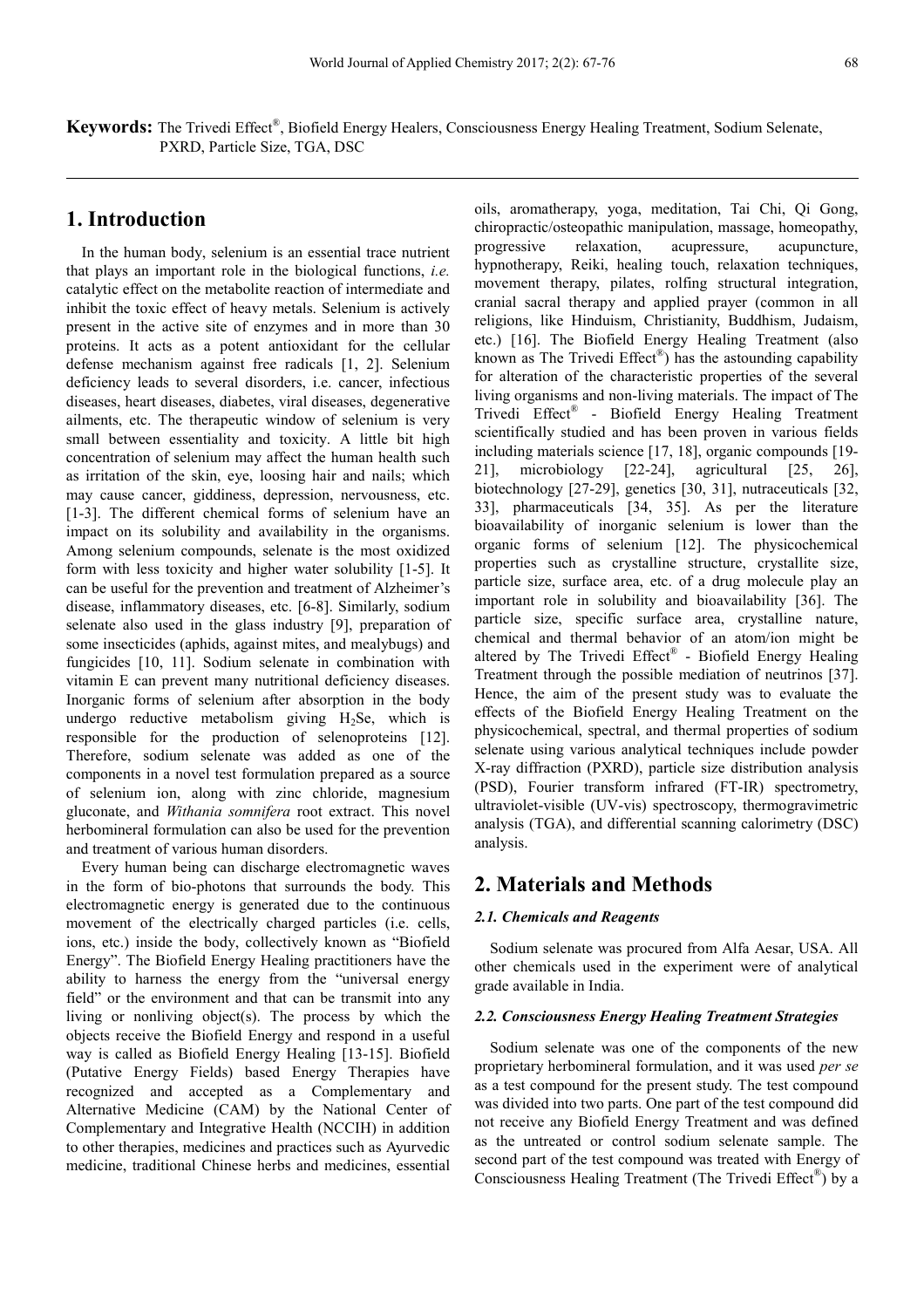69 Mahendra Kumar Trivedi *et al.*: Characterization of the Physicochemical, Spectral, Thermal and Behavioral Properties of Sodium Selenate: An Effect of the Energy of Consciousness Healing Treatment

group of twenty renowned Biofield Energy Healers remotely and indicated as the Biofield Energy Treated sample. Thirteen Biofield Energy Healers were remotely located in the U. S. A., five were located in Canada, and two were located in Australia, while the test compound was located in the research laboratory of GVK Biosciences Pvt. Ltd., Hyderabad, India. This Biofield Energy Treatment was provided for 5 minutes through Healer's Unique Energy Transmission process remotely to the test compound under the laboratory conditions. None of the Biofield Energy Healers in this study visited the laboratory in person, nor had any contact with the compounds. Similarly, the control compound was subjected to "sham" healers for 5 minutes, under the same laboratory conditions. The sham healer did not have any knowledge about Energy of Consciousness Healing Treatment (The Trivedi Effect®). After that, the treated and untreated samples were kept in similar sealed conditions for the characterization using PXRD, PSD, FT-IR, UV-visible spectroscopy, TGA, and DSC analysis.

#### *2.3. Characterization*

### *2.3.1. Powder X-ray Diffraction (PXRD) Analysis*

The PXRD analysis was performed on PANalytical X'Pert Pro powder X-ray diffractometer system. The XRD conditions and the sample preparation was followed as per the recent literature [38-40]. The crystallite size (G) was calculated from the Scherrer equation [41, 42]. The crystallite size (G) was calculated by using the following equation (1):

$$
G = k\lambda/(bCos\theta) \tag{1}
$$

Where, k is the equipment constant  $(0.5)$ ,  $\lambda$  is the X-ray wavelength  $(0.154 \text{ nm})$ ; b in radians is the full-width at half of the peaks and  $\theta$  the corresponding Bragg angle.

Percent change in crystallite size (G) was calculated using following equation (2):

% change in crystallite size 
$$
=\frac{[G \text{ Treated} - G \text{ Control}]}{G \text{ Control}} \times 100
$$
 (2)

Where,  $G_{\text{Control}}$  and  $G_{\text{Treated}}$  are the crystallite size of the control and Biofield Energy Treated samples, respectively.

### *2.3.2. Particle Size Distribution (PSD) Analysis*

The average particle size and particle size distribution were analyzed using Malvern Mastersizer 2000, UK. The PSD conditions and the sample preparation was followed as per the recent literature [38-40].

The percent change in particle size (d) for at below 10% level (d<sub>10</sub>), 50% level (d<sub>50</sub>), and 90% level (d<sub>90</sub>) was calculated using following equation (3):

% change in particle size = 
$$
\frac{\text{[dTreated – dControl]}{\text{d}_{\text{Control}}}} \times 100
$$
 (3)

Where,  $d_{Control}$  and  $d_{Treated}$  are the particle size ( $\mu$ m) for at below 10% level (d<sub>10</sub>), 50% level (d<sub>50</sub>), and 90% level (d<sub>90</sub>) of the control and Biofield Energy Treated samples, respectively.

Percent change in surface area (S) was calculated using

following equation (4):

% change in surface area = 
$$
\frac{\text{[S \text{Treated}^{-S} Control]}}{\text{S control}} \times 100 \quad (4)
$$

Where,  $S_{Control}$  and  $S_{Treated}$  are the surface area of the control and Biofield Energy Treated samples, respectively.

#### *2.3.3. Fourier Transform Infrared (FT-IR) Spectroscopy*

FT-IR spectroscopy of sodium selenate was performed on Spectrum two (Perkin Elmer, USA) Fourier transform infrared spectrometer by using pressed KBr disk technique [38-40].

#### *2.3.4. Ultraviolet-visible Spectroscopy (UV-Vis) Analysis*

The UV-Vis spectral analysis was carried out using Shimadzu UV-2450 with UV Probe, Japan. The absorbance spectra and wavelength of maximum absorbance  $(\lambda_{\text{max}})$  were recorded [38-40].

#### *2.3.5. Thermal Gravimetric Analysis (TGA)*

TGA analysis was performed using instrument TGA Q50 (TA Instruments, USA) taking 11.283 mg of control and 15.79 mg of Biofield Energy Treated samples, and the remaining TGA conditions were followed as per the recent literature [38-40]. The % change in weight loss (W) was calculated using following equation (5):

% change in weight loss = 
$$
\frac{[W_{\text{Treated}} - W_{\text{Control}}]}{W_{\text{Control}}} \times 100
$$
 (5)

Where,  $W_{Control}$  and  $W_{Treated}$  are the weight loss of the control and Biofield Energy Treated samples, respectively.

#### *2.3.6. Differential Scanning Calorimetry (DSC)*

The analysis was performed using the DSC Q20 (TA Instruments, USA) using  $\sim$ 5 mg of samples. The remaining DSC conditions were followed as per the recent literature [38-40]. The % change in melting point (T) was calculated using following equation (6):

% change in melting point = 
$$
\frac{[\text{Trreated} - \text{Tcontrol}]}{\text{T}_{\text{Control}}} \times 100 \quad (6)
$$

Where,  $T_{Control}$  and  $T_{Treated}$  are the melting point of the control and treated samples, respectively.

Percent change in the latent heat of fusion (∆H) was calculated using following equation (7):

% change in latent heat of fusion = 
$$
\frac{[ \Delta H_{\text{Treated}} - \Delta H_{\text{Control}}]}{\Delta H_{\text{Control}}}
$$
 × 100 (7)

Where, ∆H<sub>Control</sub> and ∆H<sub>Treated</sub> are the latent heat of fusion of the control and treated samples, respectively.

# **3. Results and Discussion**

### *3.1. Powder X-Ray Diffraction (PXRD) Analysis*

The PXRD diffractograms of the control and Biofield Energy Treated sodium selenate showed very sharp and intense peaks (Figure 1) indicating that both these samples were crystalline in nature. The PXRD diffractograms showed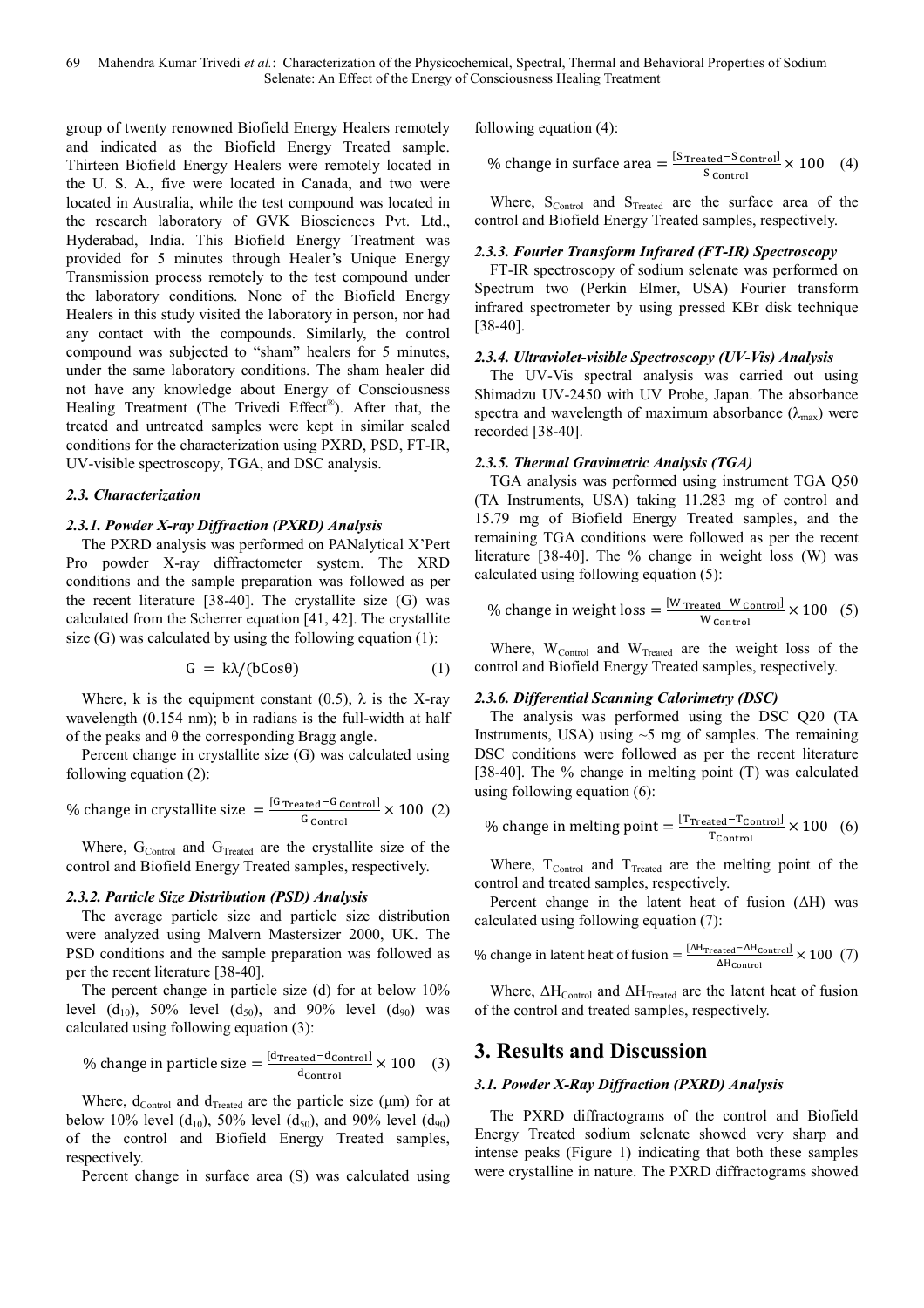the significant alterations in the crystallite size of the treated sodium selenate compared with the control sample. From Table 1 (entry 1), the most intense peaks for the control and treated samples were found at 2θ equal to 18.4°. The crystallite size of the Biofield Energy Treated sodium selenate at 2θ equal to nearly 18.4°, 22.5°, 27.3°, 32.6°, and 37.2° (Table 1, entry 1-3, 6, and 7) was significantly increased from 12.56% to 50.07% compared with the control sample. Consequently, at position 2θ equal to nearly 57.2° (Table 1, entry 11) the crystallite size values of the Biofield Energy Treated samples were markedly decreased by 16.66% in comparison to the control sample. But, the crystallite size of the control and Biofield Energy Treated sodium selenate at 2θ equal to nearly 28.4°, 31.0°, 47.4°, 48.8°, and 52.9° (Table 1, entry 3, 4, and 8-10) were the same value. Overall, the average crystallite size of the Biofield Energy Treated sodium selenate was significantly increased by 9.57% compared with the control sample.



*Figure 1. PXRD diffractograms of the control and Biofield Energy Treated sodium selenate.* 

|  |  |  |  |  |  | Table 1. PXRD data for the control and Biofield Energy Treated sodium selenate. |
|--|--|--|--|--|--|---------------------------------------------------------------------------------|
|--|--|--|--|--|--|---------------------------------------------------------------------------------|

|           | Bragg angle $(^{\circ}2\theta)$ |                | <b>Relative Intensity (%)</b> |                | FWHM $(°2\theta)$ |                | Crystallite size (G, nm) |                |                                     |
|-----------|---------------------------------|----------------|-------------------------------|----------------|-------------------|----------------|--------------------------|----------------|-------------------------------------|
| Entry No. | Control                         | <b>Treated</b> | Control                       | <b>Treated</b> | Control           | <b>Treated</b> | <b>Control</b>           | <b>Treated</b> | $%$ change $\overline{\phantom{a}}$ |
|           | 18.39                           | 18.39          | 100.00                        | 100.00         | 0.1004            | 0.0836         | 44.41                    | 53.34          | 20.10                               |
|           | 22.50                           | 22.49          | 28.07                         | 19.63          | 0.1338            | 0.1171         | 33.54                    | 38.33          | 14.26                               |
|           | 27.25                           | 27.25          | 63.43                         | 42.93          | 0.1338            | 0.1004         | 33.85                    | 45.12          | 33.27                               |
| 4         | 28.37                           | 28.37          | 33.60                         | 25.65          | 0.1004            | 0.1004         | 45.23                    | 45.23          | 0.00                                |
|           | 31.00                           | 31.01          | 84.63                         | 62.20          | 0.1004            | 0.1004         | 45.50                    | 45.51          | 0.00                                |
| 6         | 32.61                           | 32.61          | 74.40                         | 80.64          | 0.1004            | 0.0669         | 45.69                    | 68.57          | 50.07                               |
|           | 37.21                           | 37.22          | 22.41                         | 21.98          | 0.1506            | 0.1338         | 30.85                    | 34.72          | 12.56                               |
| 8         | 47.37                           | 47.37          | 30.75                         | 19.19          | 0.1020            | 0.1020         | 47.15                    | 47.15          | 0.00                                |
| 9         | 48.81                           | 48.81          | 15.09                         | 11.33          | 0.1224            | 0.1224         | 39.51                    | 39.51          | 0.00                                |
| 10        | 52.96                           | 52.96          | 32.54                         | 29.41          | 0.1224            | 0.1224         | 40.20                    | 40.20          | 0.00                                |
| 11        | 57.16                           | 57.18          | 12.31                         | 14.94          | 0.1020            | 0.1224         | 49.18                    | 40.98          | $-16.66$                            |
| 12        | Average crystallite size        |                |                               |                |                   |                | 41.37                    | 45.33          | 9.57                                |

FWHM: Full width half maximum, \*denotes the percentage change in the crystallite size of Biofield Energy Treated sample with respect to the control sample.

The PXRD parameters such as relative intensities of the peaks in the Biofield Energy Treated sample were significantly altered compared to the control sample. The relative intensity of each XRD diffraction face on crystalline compound changes with the crystal morphology [43] and the alterations in the XRD pattern provide the proof of polymorphic transitions [44-46]. Hence, alteration in the crystallite size and relative intensities of XRD peaks revealed that the crystal morphology of the treated sample was modified compared with the control sample. Thus, it can be assumed that the alteration in the crystal morphology of the sodium selenate was due to the Biofield Energy Healing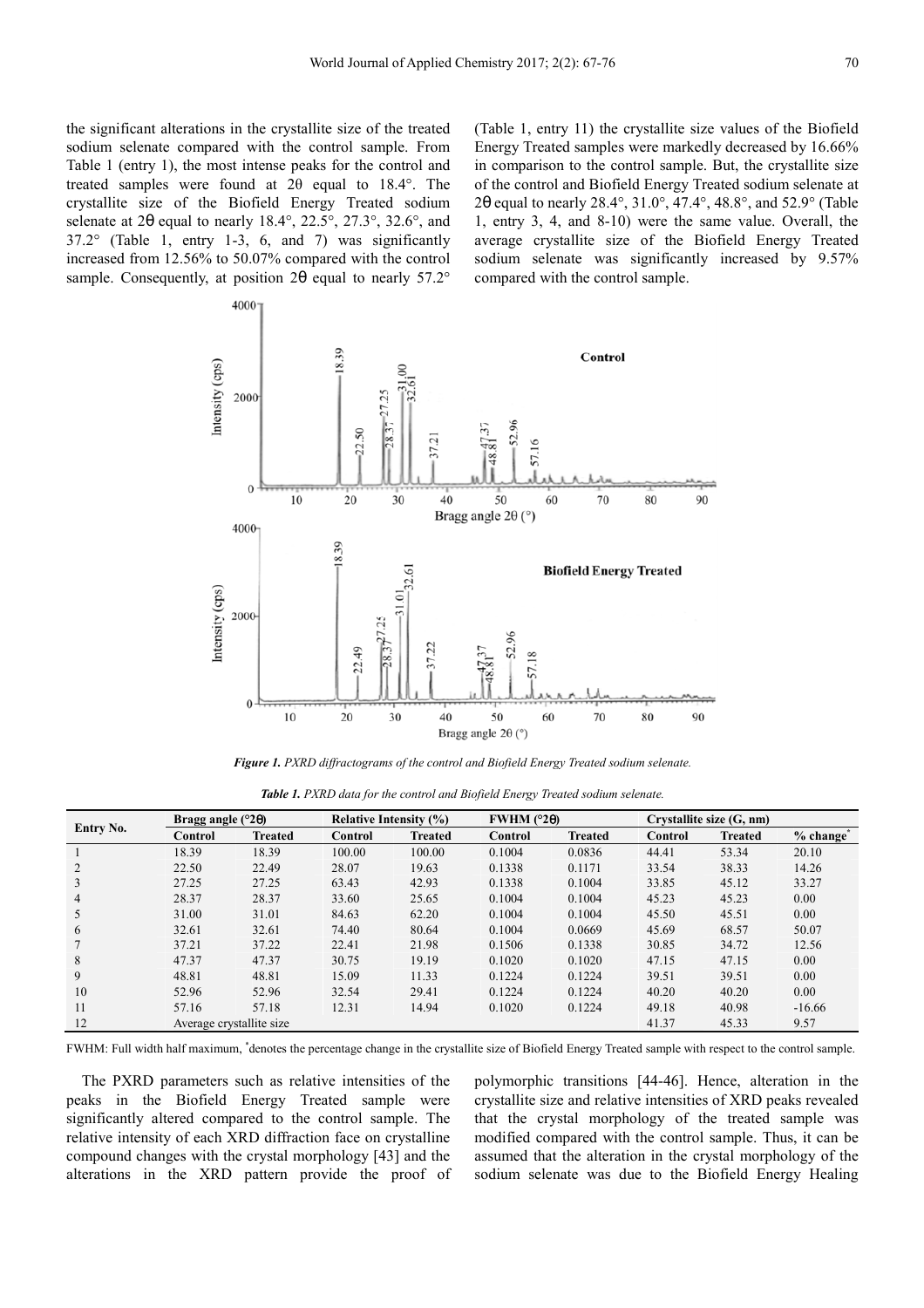Treatment and this probably introduced a new polymorphic form of sodium selenate. The crystal size and even polymorphic form of a drug molecule have the important effect on drug solubility, dissolution, and bioavailability [47]. Therefore, it is inferred that The Trivedi Effect® - Biofield Energy Healing Treatment would be helpful to improve the bioavailability of sodium selenate.

### *3.2. Particle Size Distribution (PSD) Analysis*

Particle size values and surface area of the control and Biofield Energy Treated sodium selenate were are presented in Table 2. The particle size values of the control sample were 5.07  $\mu$ m (d<sub>10</sub>), 23.19  $\mu$ m (d<sub>50</sub>), and 64.14  $\mu$ m (d<sub>90</sub>). Similarly, the particle size values of the Biofield Energy Treated sodium selenate were 5.55  $\mu$ m (d<sub>10</sub>), 27.61  $\mu$ m (d<sub>50</sub>), and 81.98  $\mu$ m (d<sub>90</sub>). Thus, the particle size values at d<sub>10</sub>, d<sub>50</sub>, and  $d_{90}$  of the Biofield Energy Treated sample were significantly increased by 9.47%, 19.06%, and 27.81%, respectively compared with the control sample. The surface area of the Biofield Energy Treated sodium selenate (0.45  $m^2$ /g) was significantly decreased by 9.16% compared with the control sample  $(0.49 \text{ m}^2/\text{g})$ .

*Table 2. Particle size data (d10, d50, and d90) and surface area of the control and Biofield Energy Treated sodium selenate.* 

| Parameter                          | $d_{10}$ (µm) | $d_{50}$ (µm) | $d_{90}$<br>$(\mu m)$ | <b>Surface</b><br>area $(m^2/g)$ |
|------------------------------------|---------------|---------------|-----------------------|----------------------------------|
| Control                            | 5.07          | 23.19         | 64.14                 | 0.49                             |
| <b>Biofield Treated</b>            | 5.55          | 27.61         | 81.98                 | 0.45                             |
| Percent change <sup>*</sup><br>(%) | 947           | 19.06         | 27.81                 | $-9.16$                          |

\*denotes the percentage change in the particle size data  $(d_{10}, d_{50},$  and  $d_{90})$  and surface area of Biofield Energy Treated sample with respect to the control sample.

The particle shape, size, and surface area of a compound play an important role in the solubility, dissolution and bioavailability of the pharmaceuticals [36, 48]. The various reasons to increase the particle size are enhanced flowability, improved product shape and appearance [49, 50]. It is assumed that Biofield Energy Healing Treatment might improve the flowability, size and surface area of sodium selenate.

### *3.3. Fourier Transform Infrared (FT-IR) Spectroscopy*

The FT-IR spectra of the control and Biofield Energy Treated samples of sodium selenate are presented in Figure 2. The characteristic absorption bands in the 3800-3200 cm<sup>-1</sup> and  $1700-1600$  cm<sup>-1</sup> regions due to the O-H stretching and bending, respectively for the water molecules assimilated into the lattice structure of the crystalline inorganic compounds [51]. The control IR spectrum displayed the O-H stretching and bending absorption bands at 3438, 1723, and 1639 cm-1, respectively. In addition, peaks for the O-H stretching and bending of the water molecules in the Biofield Energy Treated sample were found at 3450, 1724, and 1631 cm-1. The fingerprint region of the Biofield Energy Treated and control samples was remained unchanged. From the literature, it has been found that M=O (metal-oxide) stretching absorption band for inorganic materials was found in the  $1010-850$  cm<sup>-1</sup> region [51]. A sharp and strong absorption bands at  $888 \text{ cm}^{-1}$  due to the Se=O stretching were found in case of both the sample. The FT-IR results indicated that the structure of the Biofield Energy Treated sodium selenate was remained same with respect to the control sample.



*Figure 2. FT-IR spectra of the control and Biofield Energy Treated sodium selenate.*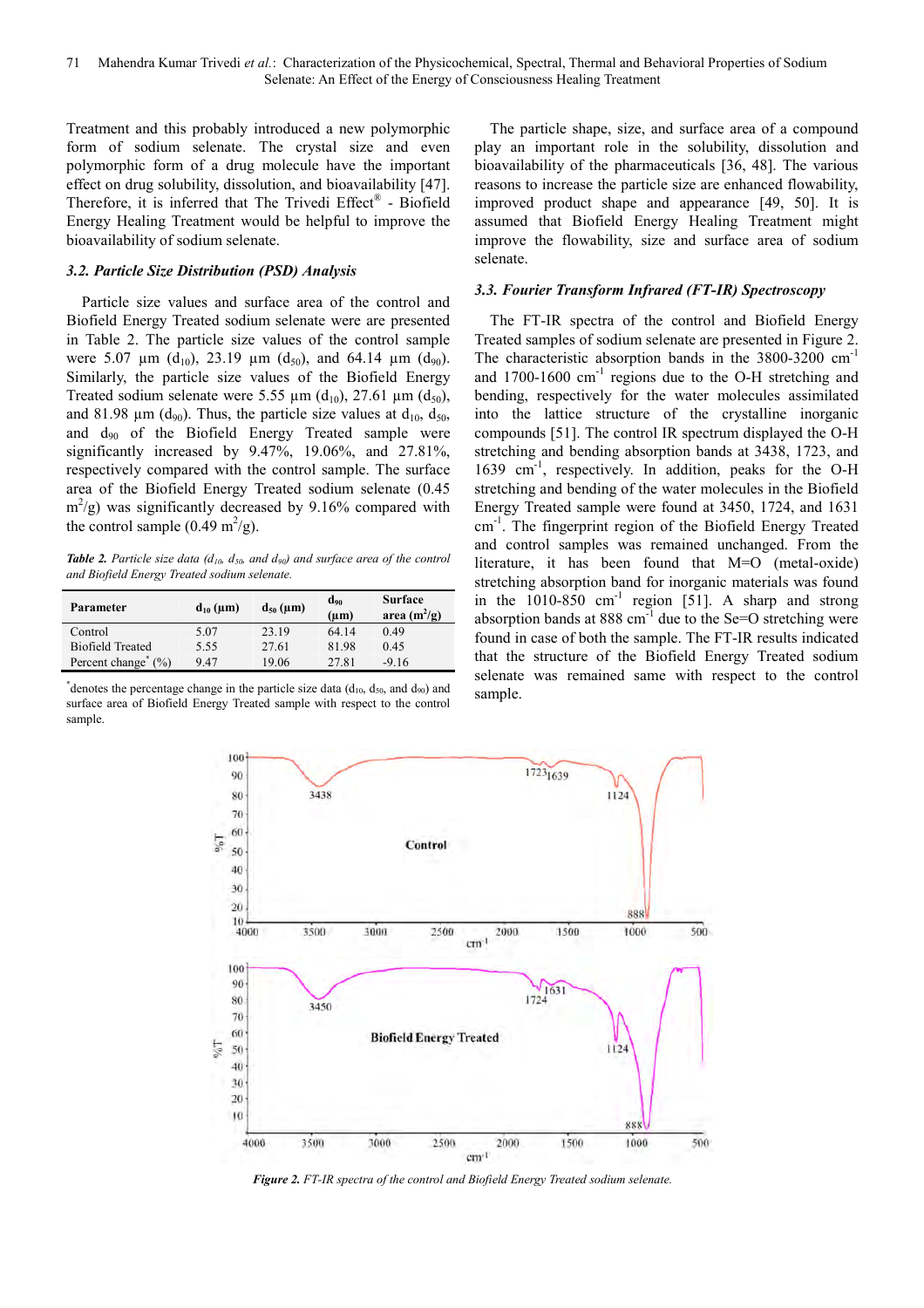The wavelength of maximum absorbance  $(\lambda_{\text{max}})$  of the control and Biofield Energy Treated sodium selenate were at 206.3 nm and 205.9 nm, respectively and there was a minor move of absorbance maxima from 2.4825 in the control sample to 2.3240 in the Biofield Energy Treated sample. There was no change in the  $\lambda_{\text{max}}$  of the Biofield Energy Treated sample as compared to the control sample. It is anticipated that the structural configuration or activation energy of sodium selenate remained unchanged after The Trivedi Effect<sup>®</sup> - Biofield Energy Healing Treatment.



*Figure 3. UV-vis spectra of the control and Biofield Energy Treated sodium selenate.* 

#### *3.5. Thermal Gravimetric Analysis (TGA)*

The TGA and DSC analysis were used to examine the thermal stability of the control and Biofield Energy Treated sodium selenate (Figure 4). The thermal stability of a solid compound plays an important role in the stability, quality, efficacy, and safety in a drug formulation during the manufacturing process, handling, shipment, and storage [52]. The TGA analysis showed one steps of thermal degradation of the control and Biofield Energy Treated sodium selenate.

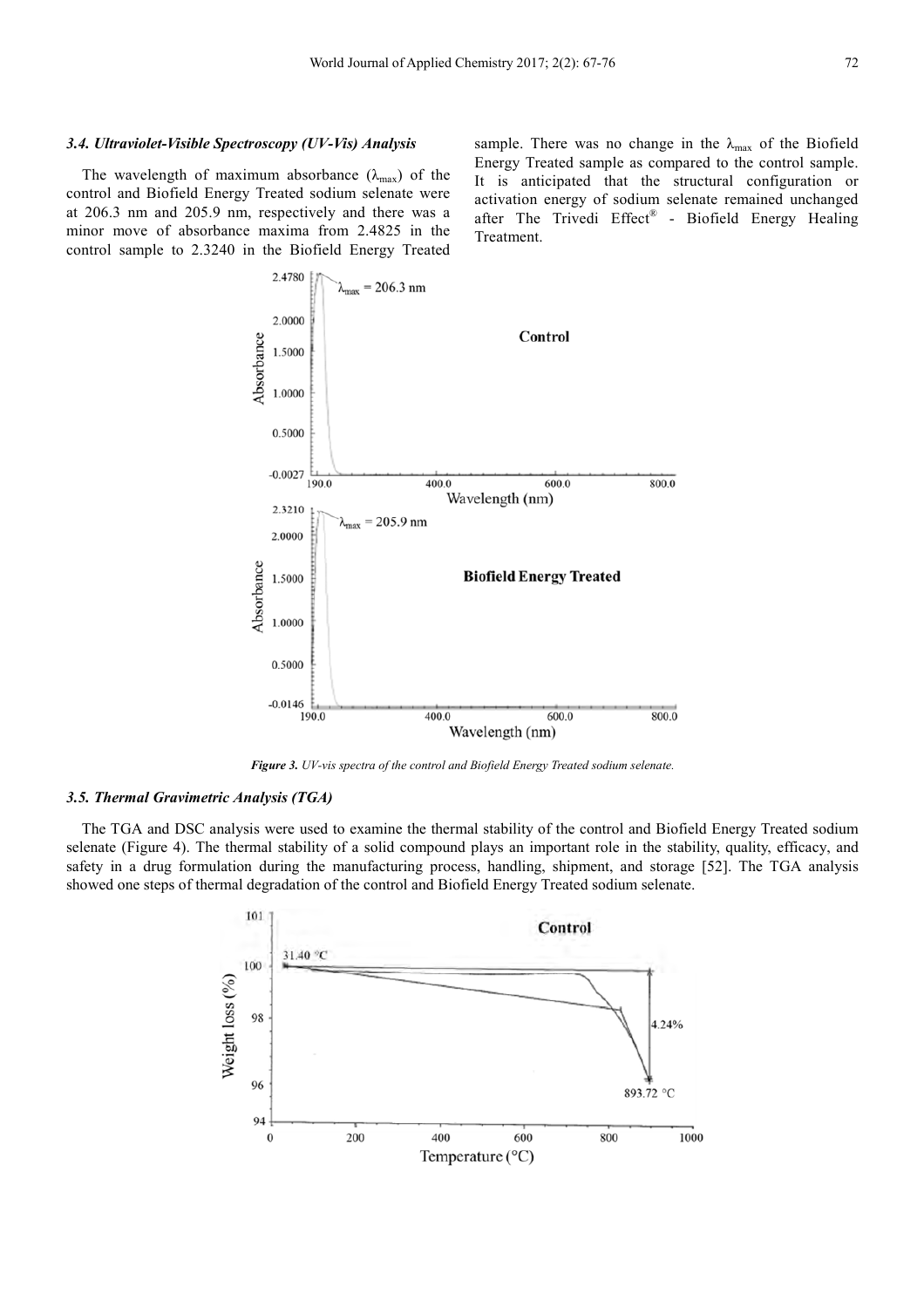

*Figure 4. TGA thermograms of the control and Biofield Energy Treated sodium selenate.* 

The TGA thermogram of the control sample exhibited 4.24% weight loss from 31.40°C to 893.72°C. Consequently, the TGA thermogram of the Biofield Energy Treated sample showed 4.21% weight loss from 47.55°C to 895.36°C. The weight loss of the Biofield Energy Treated sample was reduced by 0.71% compared with the control sample. Thus, it is assumed that The Trivedi Effect® - Consciousness Energy Healing Treatment might improve the thermal stability of sodium selenate.

### *3.6. Differential Scanning Calorimetry (DSC) Analysis*

The DSC thermogram of the control sample showed the

presence of a sharp endothermic inflection at 95.30°C which was due to evaporation of the bound water and the latent heat of vaporization (∆Hvaporization) was 2.56 J/g (Figure 5 and Table 3). Consequently, the Biofield Energy Treated sodium selenate showed this endothermic peak at 94.97°C along with  $\Delta H_{\text{vaporization}}$  of 3.72 J/g. This suggested that the temperature of the evaporation of the bound water in the Biofield Energy Treated sample was slightly (0.35%) decreased, whereas the ∆Hvaporization was significantly increased by 45.31% compared to the control sample. Therefore, it is assumed that The Trivedi Effect® - Consciousness Energy Healing Treatment might improve the thermal stability of sodium selenate.

*Table 3. Comparison of DSC data between the control and Biofield Energy Treated sodium selenate.*

| <b>Sample</b>                  | <b>Onset vaporization temperature</b><br>$(\mathbf{T}_{onset})^{\circ}\mathbf{C}$ | Peak vaporization<br>temperature $(T_{peak})^{\circ}C$ | <b>Endset vaporization</b><br>temperature $(T_{\text{endset}})^{\circ}C$ | Latent heat of vaporization<br>$(\Delta H_{\text{vaporization}})$ J/g |
|--------------------------------|-----------------------------------------------------------------------------------|--------------------------------------------------------|--------------------------------------------------------------------------|-----------------------------------------------------------------------|
| Control                        | 89.93                                                                             | 95.30                                                  | 100.08                                                                   | 2.56                                                                  |
| <b>Biofield Energy Treated</b> | 88.66                                                                             | 94.97                                                  | 101.25                                                                   | 3.72                                                                  |
| $%$ Change $*$                 | $-1.41$                                                                           | $-0.35$                                                |                                                                          | 45.31                                                                 |

Tonset: Onset vaporization temperature, Tpeak: Peak vaporization temperature, Tendset: Endset vaporization temperature, ∆Hvaporization: Latent heat of vaporization, \* denotes the percentage change of Biofield Energy Treated sample with respect to the control sample.

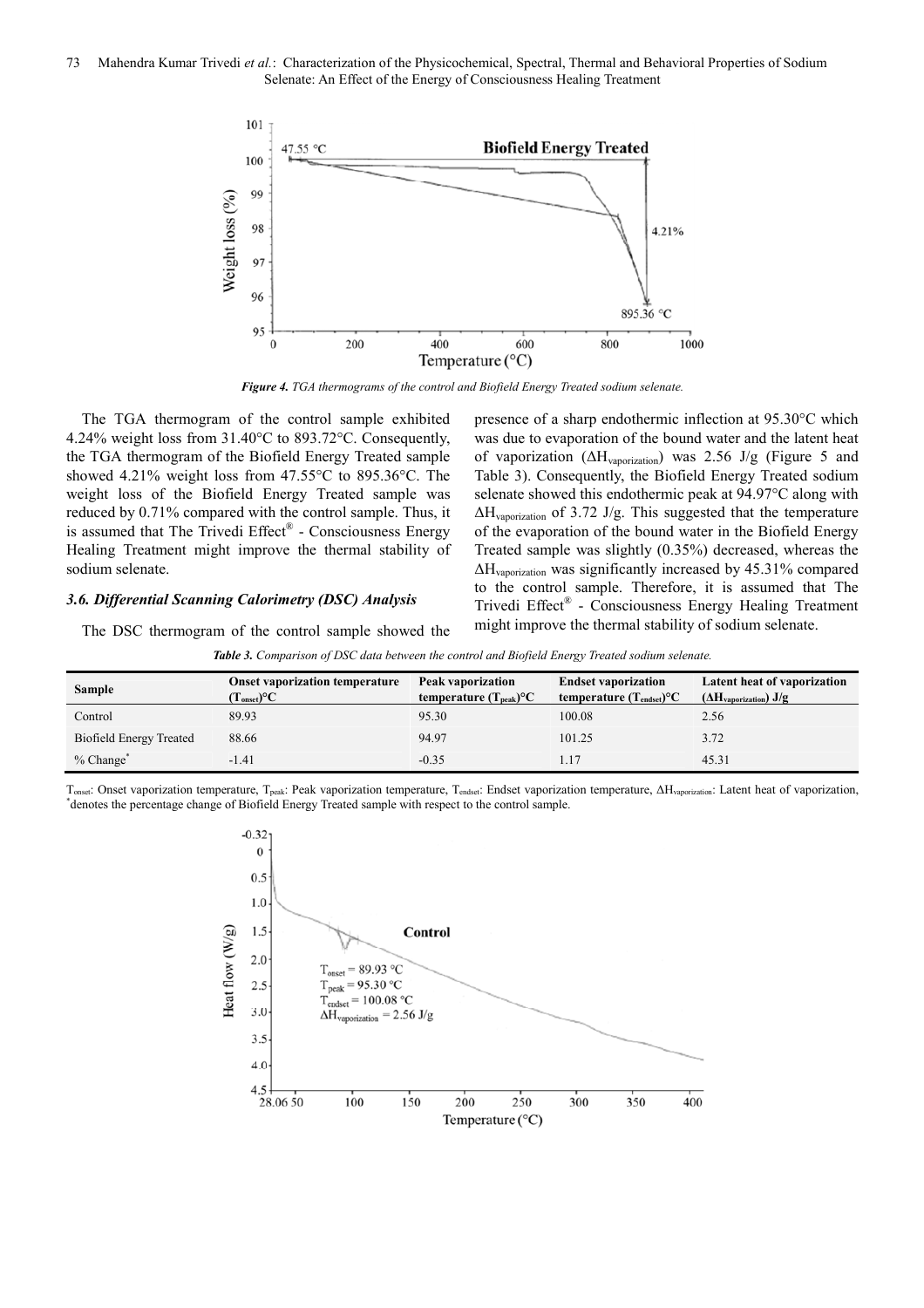

*Figure 5. DSC thermograms of the control and Biofield Energy Treated sodium selenate.* 

# **4. Conclusions**

The experimental results revealed that Energy of Consciousness Healing Treatment (The Trivedi Effect®) displayed the significant impact on the physico-chemical, thermal, and behavioral properties of sodium selenate. The PXRD analysis showed the remarkable alteration of the crystallite size of the treated sample from -16.66% to 50.07% compared with the control sample. Overall, the average crystallite size of the Biofield Energy Treated sodium selenate was significantly increased by 9.57% compared with the control sample. This result indicated that the crystal morphology of the treated sodium selenate was changed from the control sample and The Trivedi Effect® - Biofield Energy Healing Treatment might lead to a new polymorphic form of sodium selenate. The particle size of the Biofield Energy Treated sample at  $d_{10}$ ,  $d_{50}$ , and  $d_{90}$  values were significantly increased by 9.47%, 19.06%, and 27.81%, respectively compared with the control sample. Therefore, the surface area of the treated sample was significantly decreased by 9.16% compared with the control sample. TGA analysis revealed that the total weight loss of the Biofield Energy Treated sample was reduced by 0.71% compared with the control sample. The DSC analysis revealed that the vaporization temperature of the treated sample (94.97°C) was decreased slightly compared to the control sample (95.30°C). The latent heat of vaporization was increased significantly in the Biofield Energy Treated sample by 45.31% compared to the control sample. The TGA and DSC analysis revealed that the Biofield Energy Treated sample might have improved thermal stability compared with the control sample. Briefly, the Biofield Energy Treated sodium selenate might be a new polymorphic form of sodium selenate having increased crystallite/particle size, and decreased surface area. Thus, The Trivedi Effect® - Biofield Energy Treated sodium selenate could be better powder flowability and long-term storage stability compared with the control sample. Hence, The Trivedi Effect<sup>®</sup> treated sodium selenate would be useful to design better nutraceutical and pharmaceutical formulations that might offer better therapeutic response against various diseases such as diabetes mellitus, allergies, septic shock, insomnia, anxiety, depression, Attention Deficit Disorder, Attention Deficit Hyperactive Disorder, mental restlessness, brain frog, low libido, impotency, lack of motivation, mood swings, confusion, migraines, headaches, forgetfulness, overwhelm, worthlessness, loneliness, indecisiveness, frustration, irritability, chronic fatigue, Lupus, Systemic Lupus Erythematosus, Hashimoto Thyroiditis, Asthma, Chronic peptic ulcers, Tuberculosis, Hepatitis, Chronic active hepatitis, Celiac Disease, Addison Disease, Crohn's disease, Graves' Disease, Pernicious and Aplastic Anemia, Sjogren Syndrome, Irritable Bowel Syndrome, Arthritis, osteoporosis, Chronic periodontitis, Multiple Sclerosis, Ulcerative colitis, Chronic sinusitis, Myasthenia Gravis, Atherosclerosis, Vasculitis, Dermatitis, Diverticulitis, Alopecia Areata, Psoriasis, Scleroderma, Fibromyalgia, Chronic Fatigue Syndrome and Vitiligo, cardiovascular disease, cancer, Alzheimer's disease, dementia, cataracts, hypertension, glaucoma, hearing loss, Parkinson's Disease, Huntington's Disease, Prion Disease, Motor Neuron Disease, Spinocerebellar Ataxia, Spinal muscular atrophy, Friedreich's Ataxia, Amyotrophic lateral sclerosis, Lewy Body Disease, chronic infections and much more.

# **Abbreviations**

DSC: Differential scanning calorimetry, FT-IR: Fourier transform infrared spectroscopy, FWHM: Full width half maximum, G: Crystallite size, HOMO: Highest energy occupied molecular orbital, LUMO: Lowest energy unoccupied molecular orbital, TGA: Thermal gravimetric analysis,  $T_{onset}$ : Onset melting temperature,  $T_{peak}$ : Peak melting temperature, T<sub>endset</sub>: Endset melting temperature, ∆Hvaporization: Latent heat of vaporization, UV-vis: Ultravioletvisible spectroscopy, PSD: Particle size distribution, PXRD: Powder X-ray diffraction.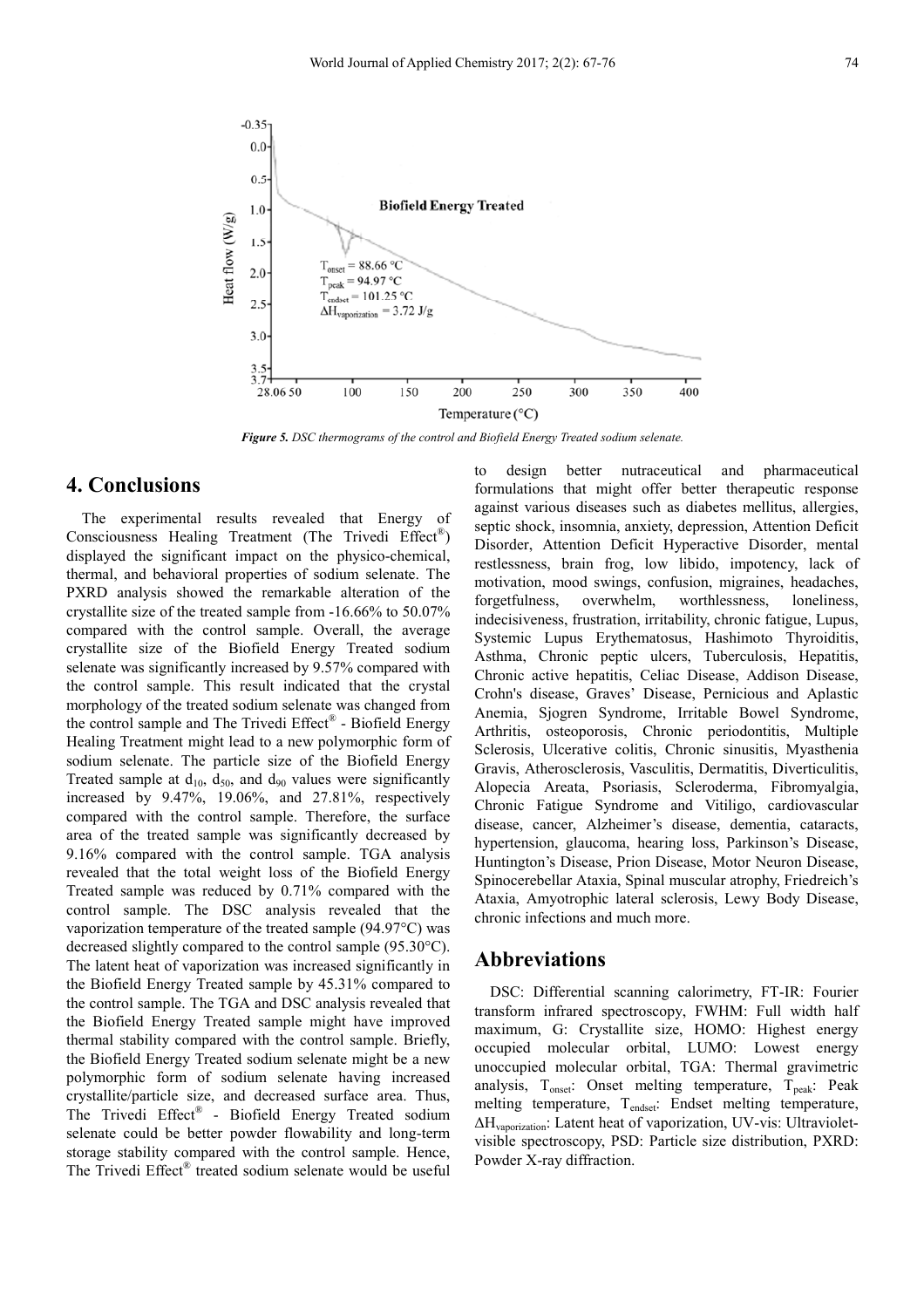### **Acknowledgements**

The authors are grateful to GVK Biosciences Pvt. Ltd., Trivedi Science, Trivedi Global, Inc. and Trivedi Master Wellness for their assistance and support during this work.

# **References**

- [1] Basnayake RST (2001) Inorganic selenium and tellurium speciation in aqueous medium of biological samples, Master of Science (Chemistry), December 2001, Sam Houston State University, Huntsville, Texas, 60 pp.
- [2] Soruraddin MH, Heydari R, Puladvand M, Zahedi MM (2011) A new spectrophotometric method for determination of selenium in cosmetic and pharmaceutical preparations after preconcentration with cloud point extraction. Int J Anal Chem 2011: 729651.
- [3] UmyFsová D, Vítová M, Doušková I, Bišová K, Hlavová M, Čížková M, Machát J, Doucha J, Zachleder V (2009) Bioaccumulation and toxicity of selenium compounds in the green alga *Scenedesmus quadricauda*. BMC Plant Biol 9: 58.
- [4] Gonzalez CM, Hernandez J, Peralta-Videa JR, Botez CE, Parsons JG, Gardea-Torresdey JL (2012) Sorption kinetic study of selenite and selenate onto a high and low pressure aged iron oxide nanomaterial. J Hazard Mater 211-212: 138- 145.
- [5] Sabaty M, Avazeri C, Pignol D, Vermeglio A (2001) Characterization of the reduction of selenate and tellurite by nitrate reductases. Appl Environ Microbiol 67: 5122-5126.
- [6] Van Eersel J, Ke YD, Liu X, Delerue F, Kril JJ, Götz J, Ittner LM (2010) Sodium selenate mitigates tau pathology, neurodegeneration, and functional deficits in Alzheimer's disease models. Proc Natl Acad Sci USA 107: 13888-13893.
- [7] Salama RM, Schaalan MF, Elkoussi AA, Khalifa AE (2013) Potential utility of sodium selenate as an adjunct to metformin in treating type II diabetes mellitus in rats: A perspective on protein tyrosine phosphatase. Biomed Res Int 2013: 231378.
- [8] Ryan-Harshman M, Aldoori W (2005) The relevance of selenium to immunity, cancer, and infectious/inflammatory diseases. Can J Diet Pract Res 66: 98-102.
- [9] https://en.wikipedia.org/wiki/Sodium\_selenate.
- [10] Krieger RI (2001) Handbook of Pesticide Toxicology, 2nd Edn, Volume 1; Academic Press: San Diego, CA.
- [11] Hanson B, Lindblom SD, Loeffler ML, Pilon-Smits E (2004) Selenium protects plants from phloem-feeding aphids due to both deterrence and toxicity. New Phytologist 162: 655-662.
- [12] Haug A, Graham RD, Christophersen OA, Lyons GH (2007) How to use the world's scarce selenium resources efficiently to increase the selenium concentration in food. Microb Ecol Health Dis 19: 209-228.
- [13] Rubik B (2002) The biofield hypothesis: Its biophysical basis and role in medicine. J Altern Complement Med 8: 703-717.
- [14] Nemeth L (2008) Energy and biofield therapies in practice. Beginnings 28: 4-5.
- [15] Rivera-Ruiz M, Cajavilca C, Varon J (2008) Einthoven's string

galvanometer: The first electrocardiograph. Tex Heart Inst J 35: 174-178.

- [16] Koithan M (2009) Introducing complementary and alternative therapies. J Nurse Pract 5: 18-20.
- [17] Trivedi MK, Branton A, Trivedi D, Nayak G, Sethi KK, Jana S (2016) Isotopic abundance ratio analysis of biofield energy treated indole using gas chromatography-mass spectrometry. Science Journal of Chemistry 4: 41-48.
- [18] Trivedi MK, Branton A, Trivedi D, Nayak G, Panda P, Jana S (2016) Evaluation of the isotopic abundance ratio in biofield energy treated resorcinol using gas chromatography-mass spectrometry technique. Pharm Anal Acta 7: 481.
- [19] Trivedi MK, Branton A, Trivedi D, Nayak G, Bairwa K, Jana S (2015) Fourier transform infrared and ultraviolet-visible spectroscopic characterization of ammonium acetate and ammonium chloride: An impact of biofield treatment. Mod Chem Appl 3: 163.
- [20] Trivedi MK, Branton A, Trivedi D, Nayak G, Bairwa K, Jana S (2015) Impact of biofield treatment on spectroscopic and physicochemical properties of p-nitroaniline. Insights in Analytical Electrochemistry 1: 1-8.
- [21] Trivedi MK, Branton A, Trivedi D, Nayak G, Bairwa K, Jana S (2015) Spectroscopic characterization of disodium hydrogen orthophosphate and sodium nitrate after biofield treatment. J Chromatogr Sep Tech 6: 282.
- [22] Trivedi MK, Patil S, Shettigar H, Mondal SC, Jana S (2015) In vitro evaluation of biofield treatment on Enterobacter cloacae: Impact on antimicrobial susceptibility and biotype. J Bacteriol Parasitol 6: 241.
- [23] Trivedi MK, Branton A, Trivedi D, Shettigar H, Nayak G, Gangwar M, Jana S (2015) Assessment of antibiogram of multidrug-resistant isolates of Enterobacter aerogenes after biofield energy treatment. J Pharma Care Health Sys 2: 145.
- [24] Trivedi MK, Patil S, Shettigar H, Mondal SC, Jana S (2015) Evaluation of biofield modality on viral load of Hepatitis B and C viruses. J Antivir Antiretrovir 7: 083-088.
- [25] Trivedi MK, Branton A, Trivedi D, Nayak G, Gangwar M, Jana S (2015) Effect of biofield energy treatment on chlorophyll content, pathological study, and molecular analysis of cashew plant (*Anacardium occidentale L.*). Journal of Plant Sciences 3: 372- 382.
- [26] Trivedi MK, Branton A, Trivedi D, Nayak G, Mondal SC, Jana S (2015) Morphological characterization, quality, yield and DNA fingerprinting of biofield treated alphonso mango (*Mangifera indica* L.). Journal of Food and Nutrition Sciences 3: 245-250.
- [27] Trivedi MK, Branton A, Trivedi D, Nayak G, Bairwa K, Jana S (2015) Physical, thermal, and spectroscopic characterization of biofield energy treated murashige and skoog plant cell culture media. Cell Biology 3: 50-57.
- [28] Trivedi MK, Branton A, Trivedi D, Nayak G, Mishra RK, Jana S (2015) Characterization of physical, thermal and spectral properties of biofield treated date palm callus initiation medium. International Journal of Nutrition and Food Sciences 4: 660-668.
- [29] Trivedi MK, Branton A, Trivedi D, Nayak G, Mishra RK, Jana S (2015) Comparative physicochemical evaluation of biofield treated phosphate buffer saline and hanks balanced salt medium. American Journal of BioScience 3: 267-277.